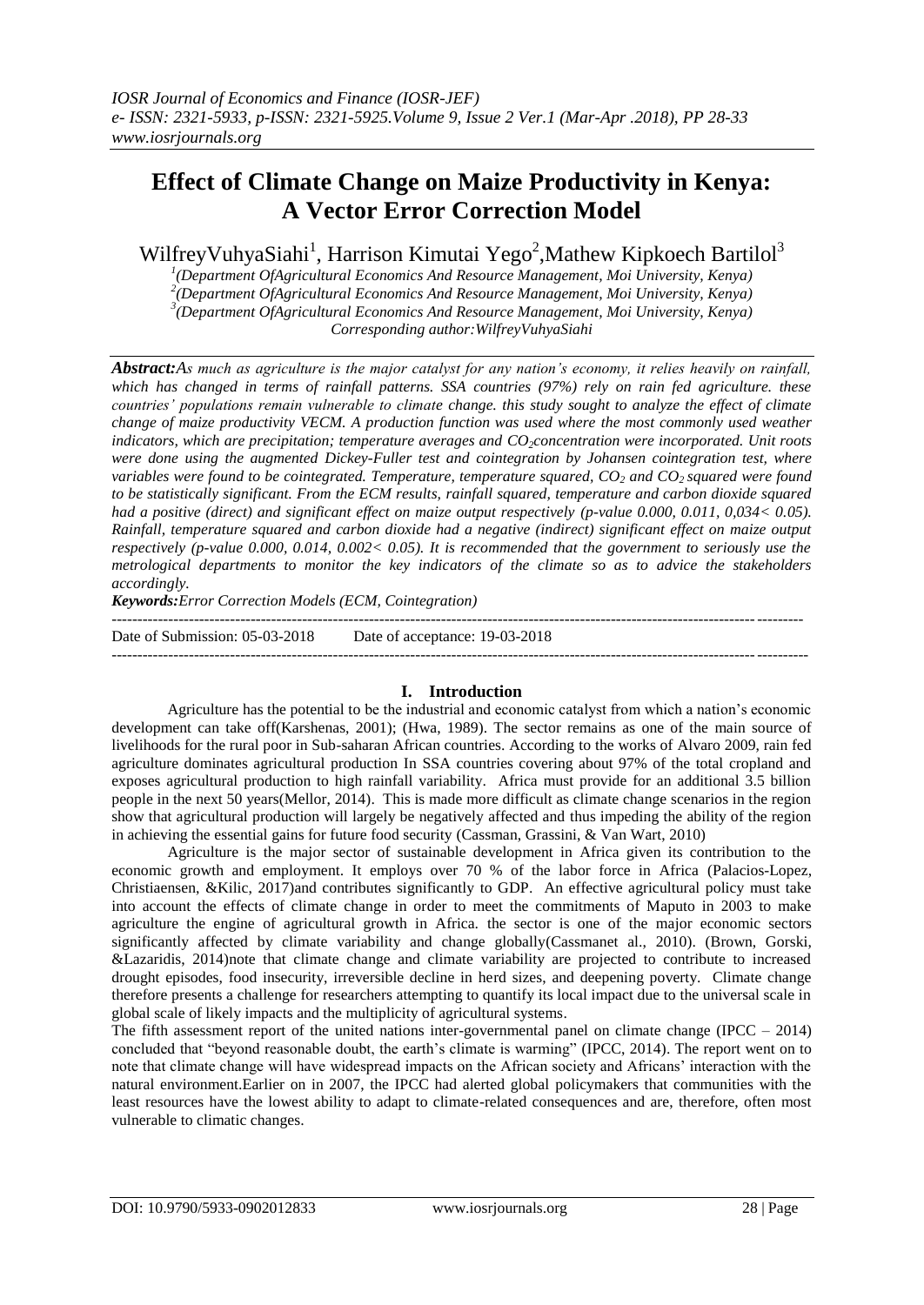#### **Theoretical Literature**

#### **II. Literature Review**

The effects of climate change were evaluated by several scholars with consideration given only to the changes in the production of specific crops (principally maize, rice, cotton and soybean), using the so-called "crop simulation models'. According to the works of (Josef, 2003) these models restrict the analysis to crop physiology, and simulate and compare crop productivity for different climatic conditions. Others scholars estimated the sensitivity of yields to climate using empirical yield models that apply the production–function approach ((Terjung, Hayes, O"Rourke, &Todhunter, 1984)). The basic idea of this approach is that the growth of agricultural production depends on soil-related and climatic variables that are implemented as explanatory variables in the model for estimating the production function. Changes in climate scenarios are usually simulated using the general circulation model (GCM) (Liang, Kunkel, Meehl, Jones, & Wang, 2008)(Colman &McAvaney, 1995).

In the production function approach, the economic dimension is of secondary importance and is considered in a partial and simplified manner(Alboghdady& El-Hendawy, 2016), even if these models produce important information for larger model frameworks that consider economy, later discussed. Some studies explicitly assess the economic impact of climate change through the estimation of the economic production function (Assunção&Chein, 2016). However, other research evaluates the economic effects of climate change by implementing the results of agronomic analyses or of empirical yields models in mathematical-programming models (Bernués, Rodríguez-Ortega, Ripoll-Bosch, &Alfnes, 2014).

The main weakness of the production–function model is that it is crop and site specific. It endorses the so-called "dumb-farmer" hypothesis, which excludes from analysis the plausible adoption by farmers of strategies for coping with the effects of climate change, for example, strategies that replace crops that are most sensitive with others that are less so (Webb, Rosenzweig, & Levine, 1993).

#### **Empirical Literature**

Kumar Et Al (2014) Using Panel Regression Analysis For Thirteen States In India Examined The Effects Of Climatic And Non-Climatic Factors On Sustenance Grain Profitability In India. The Study Covered 1980-2009. Their Findings The Efficiency Of Rice And Maize Crops Are Adversely Impacted By Increment In Genuine Normal Most Extreme Temperature. On The Other Hand, Actual Minimum Temperature Has A Negative And Significant Influence On The Productivity Of Wheat, Barley And Grain.

The World Bank Identifies Five Main Factors Through Which Climate Change Affects The Efficiency Of Agricultural Yields: Changes In Precipitation, Temperature, Carbon Dioxide (CO2), Treatment, Atmosphere Fluctuation, And Surface Water Overflow. Expanded Atmosphere Changeability And Dry Spells Will Influence Animal Generation Also. Yield Creation Is Specifically Impacted By Precipitation And Temperature. Precipitation Decides The Accessibility Of Freshwater And The Level Of Soil Dampness, Which Are Basic Contributions For Edit Development. In View Of An Econometric Investigation, Reilly *Et Al*. (2003) Found That Higher Precipitation Prompts A Decrease In Yield Inconstancy. In This Way, Higher Precipitation Will Diminish The Yield Hole Between Rain Nourished And Watered Farming, Yet It Might Likewise Have A Negative Effect If Extraordinary Precipitation Causes Flooding (Falloon&Betts, 2010).

(Sonneveld, 2011), Found That Under Average Climate Change Conditions In The Ouémé River Basin In Benin, The Present Low Yields Are Not Decreased, Given That Trimming Designs Are Balanced, While Cost Increments Halfway Make Up For The Staying Unfavorable Impacts On Rancher Salary. Thus, With No Approach Mediation, Cultivate Earnings Remain Moderately Steady, However At Low Levels And With Expanded Event Of Yield Disappointments After Extraordinary Dry Seasons. Their Situation Reenactments Demonstrate That There Are Likewise Useful Perspectives That Can With Satisfactory Mediations Even Transform Misfortunes Into Picks Up.

Using The Production Function Approach (Awad, Griffiths, &Turpie, 2002)Analyse The Monetary Effect Of Environmental Change In South Africa. Their Examination Tends To Impacts On Characteristic, Agrarian, Man-Made And Human Capital. They Foresee That The Effect Of Environmental Change On Rangelands Will Be Sure, With The Treatment Effect Of CO2 Exceeding The Negative Impacts Of Diminished Precipitation. In Any Case, They Discover That The Effect Of Environmental Change On Maize Creation Will Be Negative Both 'With' And 'Without' CO2 Preparation. (Islam Et Al., 2016)Used The Same Approach To Analyse The Impact Of Climate In Sub Saharan Africa.She Related Respects Standard Climate Factors, For Example, Temperature And Precipitation, And Modern Climate Measures, For Example, Evapotranspiration And The Institutionalized Precipitation File. (Islam Et Al., 2016), Shows That Temperature And Precipitation Are Important Determinants Of The Crop Yields In Sub Saharan Africa.

(Seo, Mendelsohn, &Munasinghe, 2005)Additionally Utilized The RicardianWay To Deal With Measure The Effect Of Environmental Change On Sri Lankan Horticulture, Concentrating On Four Noteworthy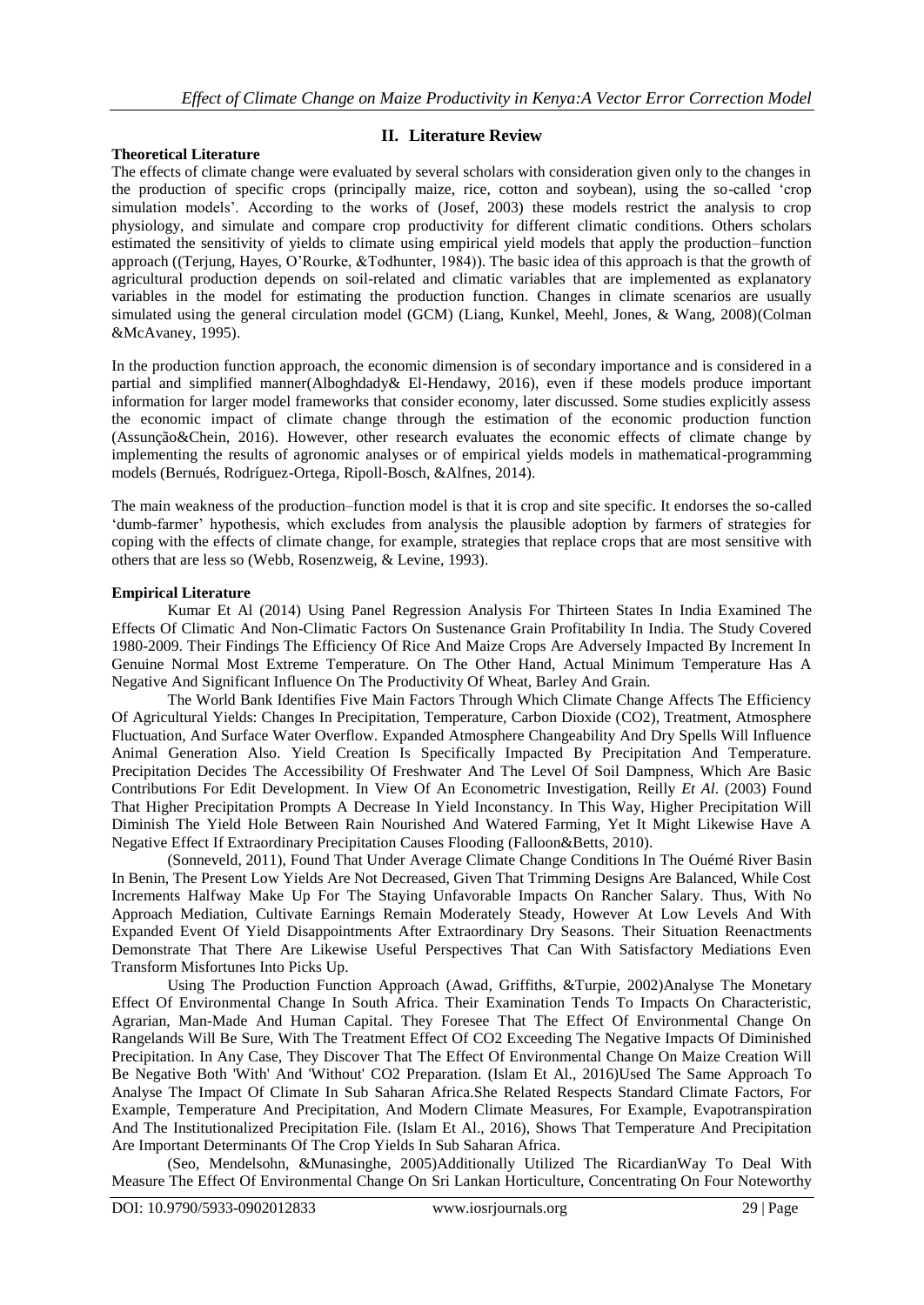Products.The Creators Found That An Earth-Wide Temperature Boost Is Required To Be Hurtful To Sri Lanka Yet Increments In Precipitation Will Be Advantageous. They Additionally Find That With Warming, The Officially Dry Districts Are Required To Lose Huge Extents Of Their Present Horticulture, Yet The Cooler Areas Are Anticipated To Continue As Before Or Increment Their Yield. They Reasoned That Environmental Change Harms Could Be Broad In Tropical Creating Nations However Will Rely Upon Genuine Atmosphere Situations.

(Ngondjeb, 2013) In An Analysis Of The Impact Of Climate On Agriculture In Cameroon Found That Increased Precipitation Is Beneficial For Crop Production And That Farm Level Adaptations Are Associated With Increased Farm Returns.

# **III. Methodology**

# **Data**

The area under study is Kenya with the study using time series data spanning from 1961 to 2015. The Data were sourced from Food and Agriculture Organisation Database (FAOSTAT) and the African Climate Change portal.

# **Theoretical Model**

In order to determine the effect of climate change on maize production in Kenya, we specify a production function approach (Awad et al., 2002). The model includes the most commonly used weather indicators, which are precipitation, temperature averages and CO2 Concentration. The production model can be specified as follows:

*Qt = Σ(z)……………………. (1)*

Where Z is a set of climatic variables: rainfall, temperature and precipitation. The standard production function equation relies on a quadratic formulation of climate:

*Ln(Qt) = α+α1lnz + α2lnz<sup>2</sup>+ μ…………………. (2)*

Where  $\mu$  is the error term. Both the linear and quadratic terms for the climatic variables are introduced.

# **Climate change simulation**

After estimating the impact of climate change on maize production, the study examines how future changes in climate will affect maize outputs. The study uses the Uniform Climate Change Scenarios. Under this scenario, the impact of climate change on maize production is analysed by using uniformly changing temperature and precipitation. The study assumed uniform change scenarios of an increase in temperature by  $2^{\circ}C$  and  $5^{\circ}C$  and a decrease in precipitation by 5% and 10%.

#### **Cointegration and Unit root testing**

The co-integration analysis involves unit roots test performed on both level and first difference to determine whether the individual input series are stationary and exhibit similar statistical properties. It must be noticed that relapsing non-stationary time arrangement information over non-stationary time arrangement information gives a deceptive or babble relapse. To amend for this, a unit root test is performed. Augmented Dickey Fuller (ADF) Test was utilized to test for the stationarity of the information while the Johansen methodology was utilized to test for the quantity of co-combination vectors in the model. Johansen procedure was utilized not just on the grounds that it is vector auto-backward based but since it performs better in multivariate model. In the event that Xt and Yt are then co-coordinated, their short-run flow can be depicted by Error Correction Model (ECM). The hypothesis expresses that if two factors Y and X is co-coordinated, at that point the connection between them can be communicated as ECM.

# **Results and Discussions**

# **Unit Root Testing**

The table 1 presents the ADF unit root tests for each of the variables. All the variables, except carbon dioxide are stationary at level. Carbon dioxide was however stationary after first differencing.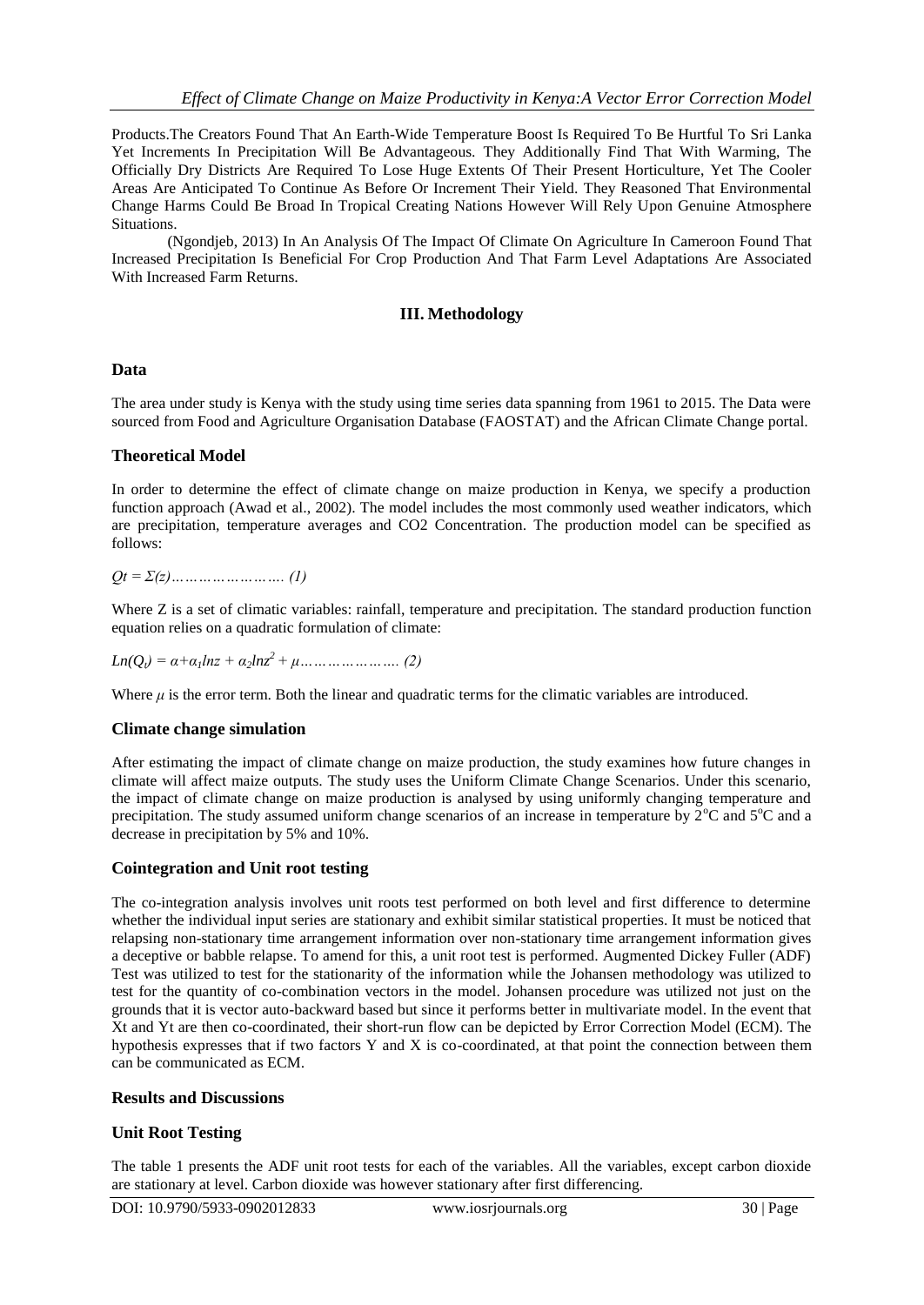# **Augmented Dickey Fuller test**

|                               | Level $1(0)$                    |                |                 | $1st$ Difference $1(1)$         |                |                 |
|-------------------------------|---------------------------------|----------------|-----------------|---------------------------------|----------------|-----------------|
| <b>Variable</b>               | <b>Test</b><br><b>Statistic</b> | <b>P-value</b> | <b>Decision</b> | <b>Test</b><br><b>Statistic</b> | <b>P-value</b> | <b>Decision</b> |
| Maize output (lny)            | $-4.645$                        | $0.0009*$      | Stationary      |                                 |                |                 |
| Rainfall (lnx1)               | $-6.449$                        | $0.0000*$      | Stationary      |                                 |                | -               |
| Rainfall Squared (lnx2)       | $-6.639$                        | $0.0000*$      | Stationary      |                                 |                | -               |
| Temperature (lnx3)            | $-6.067$                        | $0.0000*$      | Stationary      |                                 |                |                 |
| Temperature Squared (lnx4)    | $-6.012$                        | $0.0000*$      | Stationary      |                                 |                |                 |
| Carbon Dioxide (lnx5)         | $-2.061$                        | 0.5679         | Unit root       | $-7.525$                        | $0.0000*$      | Stationary      |
| Carbon Dioxide Squared (lnx6) | $-1.380$                        | 0.8668         | Unit root       | $-8.193$                        | $0.0000*$      | Stationary      |

#### **Tabl1 1: Stationarity results from the Augmented Dickey Fuller test**

Source: Authors' computation from STATA software, 2017

\*, Denotes statistical significance at the 5 percent significance level. The critical values for the 52 observations: ADF statistics -4.146, -3.498 and -3.179

Table 2 presents the Johansen Co-integration result. The likelihood ratio shows that there are three cointegrating (CI) equations in the analysis. Only one of the CI equations was chosen. The CI equation chosen was based on the conformity of the coefficients with economic theory and its statistical significance. From the equation, all the independent variables considered are significantly having effect on Maize production in Kenya during the study period.

#### **Table 2: Johansen Cointegration results**

| Tuote === o ottumotii comitentuoti i courto |                      |        |                            |  |  |
|---------------------------------------------|----------------------|--------|----------------------------|--|--|
| Eigen Value                                 | Log Likelihood ratio | 5%     | Hypothesized no of $CE(s)$ |  |  |
| 0.68863                                     | 187.68               | 124.24 | None                       |  |  |
| 0.61440                                     | 127.00               | 94.15  | None                       |  |  |
| 0.49368                                     | 77.45                | 68.52  | None                       |  |  |
| 0.31996                                     | 42.06                | 47.21  | At most 3                  |  |  |
| 0.25125                                     | 22.01                | 29.68  | None                       |  |  |
| 0.12525                                     | 6.963                | 15.41  | None                       |  |  |
| 0.00009                                     | 0.005                | 3.76   | None                       |  |  |
|                                             |                      |        |                            |  |  |

Source: Authors' computation from STATA software, 2017

Log likelihood ratio indicates 3 cointegrating equations at 5% level of significance.

Since it has been ascertained that the variables exhibit unit root I (1) (non-stationary) at their levels but stationary after differencing and there exist a long run relationship between the variables, error correction model is thus formulated.

#### **Longrun Relationship Table3: longrun relationship**

| Tables; foligrum relationship |                                            |            |             |          |
|-------------------------------|--------------------------------------------|------------|-------------|----------|
| Maize output                  | coefficient                                | Std. Error | t-statistic | p-values |
| Temperature                   | .0444879                                   | .021031    | 2.12        | 0.040    |
| Temperature<br>squared        | $-.0003586$                                | .0001696   | $-2.11$     | 0.040    |
| Rainfall                      | $-1.644069$                                | 6.088272   | $-0.27$     | 0.788    |
| Rainfall squared              | .0339828                                   | .1233011   | 0.28        | 0.784    |
| CO <sub>2</sub>               | .0002144                                   | .0000535   | 4.00        | 0.000    |
| CO <sub>2</sub> squared       | $-9.79e-09$                                | 3.34e-09   | $-2.93$     | 0.005    |
| Constant                      | 32.24394                                   | 75.15951   | 0.43        | 0.670    |
| 6,<br>46)<br>F(               | 13.32<br>$\hspace{0.1cm} = \hspace{0.1cm}$ |            |             |          |
| Prob> F<br>$=$                | 0.0000                                     |            |             |          |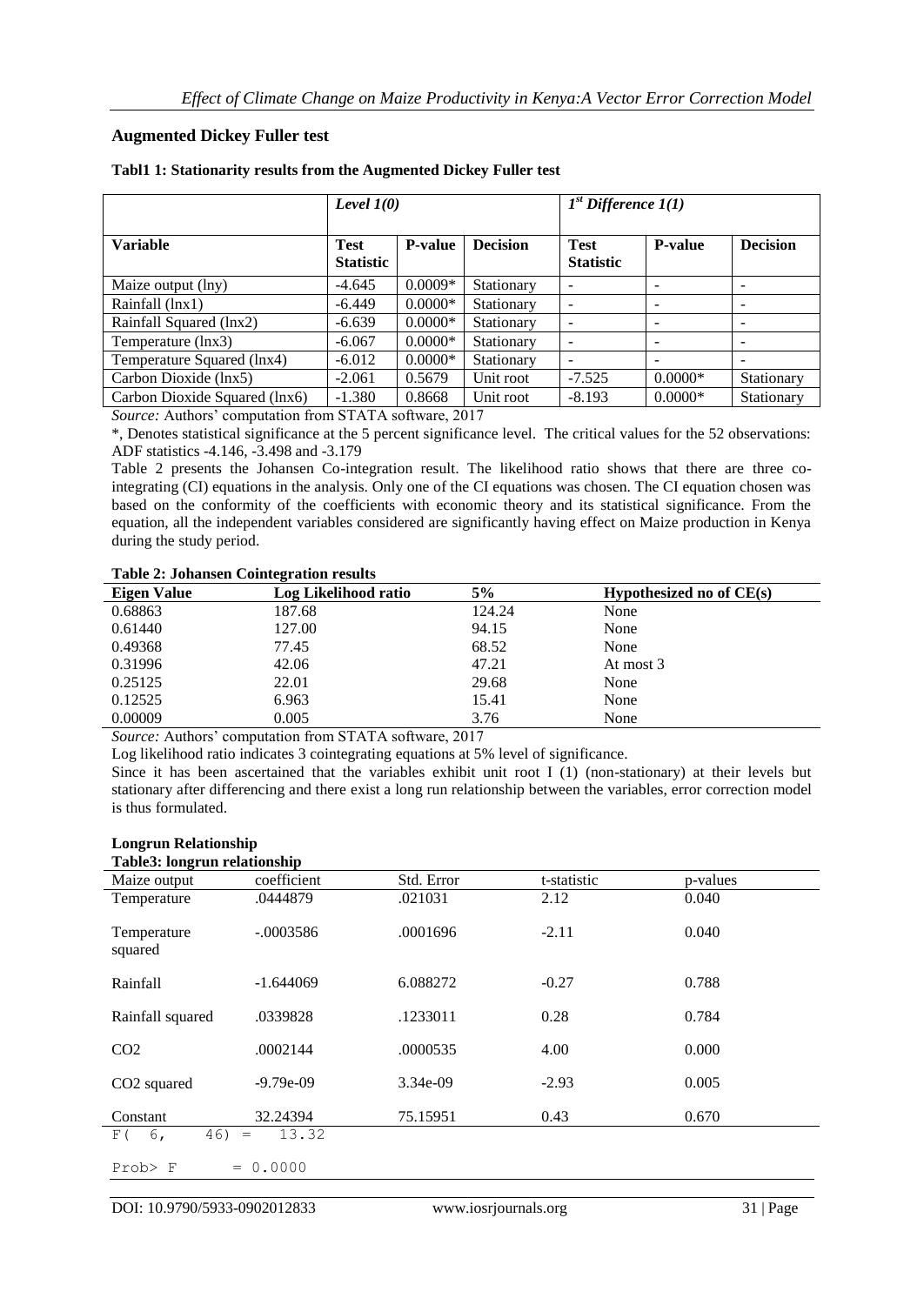$R$ -squared =  $0.6347$ Adj R-squared =  $0.5870$  $Root MSE = 0.21054$ 

#### Source: Author, 2017

Within the period under study, temperature, temperature squared, CO2 and CO2 squared were found to be statistically significant. Long run relationships indicated that a unit increase in temperature and CO2 would result in a positive increase in maize output by .0444879 and .0002144 respectively. Conversely, despite temperature squared and CO2 squared being statistically significant, results indicated that a unit increase in their levels would result in a decrease in maize output by a value of.0003586 and 9.79e-09 respectively. Rainfall and rainfall squared was found to be negatively and positively insignificant respectively in relation to

maize production( $p$ -value 0.788, 0.784  $> 0.05$ )

|                                  |  |  | Table 4: Results from the error correction model |  |
|----------------------------------|--|--|--------------------------------------------------|--|
| Dependent variable: Maize Output |  |  |                                                  |  |

| Dependent variable: Maize Output |             |                |         |  |
|----------------------------------|-------------|----------------|---------|--|
| <b>Variable</b>                  | Coefficient | Standard error | P > /z/ |  |
| Rainfall (lnx1)                  | $-0.972$    | 0.131          | 0.000   |  |
| Rainfall Squared (lnx2)          | 0.008       | 0.001          | 0.000   |  |
| Temperature (lnx3)               | 97.6        | 38.61          | 0.011   |  |
| Temperature Squared (lnx4)       | $-1.91$     | 0.782          | 0.014   |  |
| Carbon Dioxide (lnx5)            | $-0.001$    | 0.000          | 0.002   |  |
| Carbon Dioxide Squared (lnx6)    | 4.73        | 2.23           | 0.034   |  |
|                                  |             |                |         |  |

Source: Authors' computation from STATA software, 2017

Table 3 presents the short run relationships after normalization between maize output and the various independent variables using equation 2. From the results, rainfall squared, temperature and carbon dioxide squared had a positive (direct) and significant effect on maize output respectively (P-Value 0.000, 0.011, 0,034< 0,05). Rainfall, temperature squared and carbon dioxide had a negative (indirect) significant effect on maize output respectively (P-Value 0.000, 0.014, 0.002< 0.05).

Table 3 also indicates that a unit increase in rainfall results in a decrease in maize output by 972. This is different for rainfall squared whose coefficient show that a unit increase in rainfall squared results in an increase in maize productivity by 0.008. This is in the same direction with temperature where a unit increase in temperature results in an increase in maize output by 97.6. Conversely, a unit change in temperature squared results in decrease in maize productivity by 1.91. This also applies to carbon dioxide whereby a unit change in the levels of carbon dioxide results in a decrease in maize productivity by 0.001. Carbon dioxide squared exhibited a positive coefficient whereby a unit change in carbon dioxide squared resulted in an increase in maize productivity by 4.73.

# **MODEL APPROPRIATENESS**

# **Test for serial correlation**

| m | . .<br>≏hi∠ | u | . .<br>- -<br>আ∠ |  |
|---|-------------|---|------------------|--|
|   | $ -$        |   | $\sim$ $\sim$    |  |

H0: no serial correlation

Guided by the null hypothesis of no serial correlation, breusch-godfrey LM test for autocorrelation indicated a probability of 0.2831 which was greater than 0.05 hence accepting the null hypothesis of no serial correlation.

# **Test for Heteroskedasticity**

Breusch- pagans, cook=Weisberg test for heteroscedasticity indicated a probability 0f 0.0675 which was greater than the standard 0.05 hence leading to the acceptance of the null hypothesis of constant variance hence no heteroscedasticity

| -- | $\text{Chi}_{\text{z}}$<br>. . | IJ | oи<br>the contract of the contract of the |
|----|--------------------------------|----|-------------------------------------------|
|    | ້<br>___                       |    | $- - -$<br>ır                             |

Ho: Constant variance